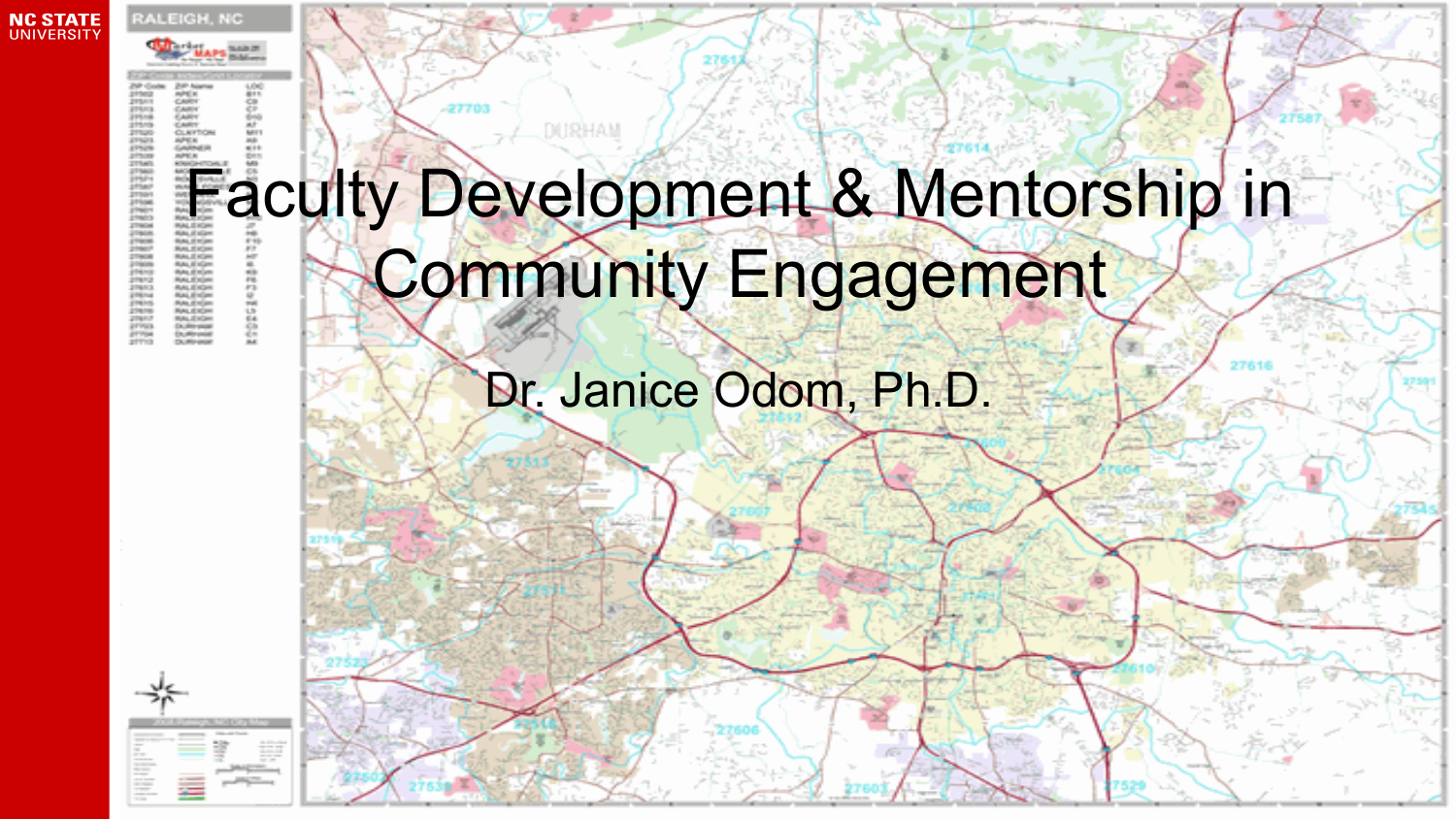

### Living the Land-Grant Mission through Engaged Teaching & Learning

- Engaged Teaching is a cross-curricular **pedagogy** with robust practices and outcomes.
- Engaged Teaching **connects** the classroom to our mission of Engagement.
- Resourcing faculty for engaged teaching **requires investment** in structures for engagement.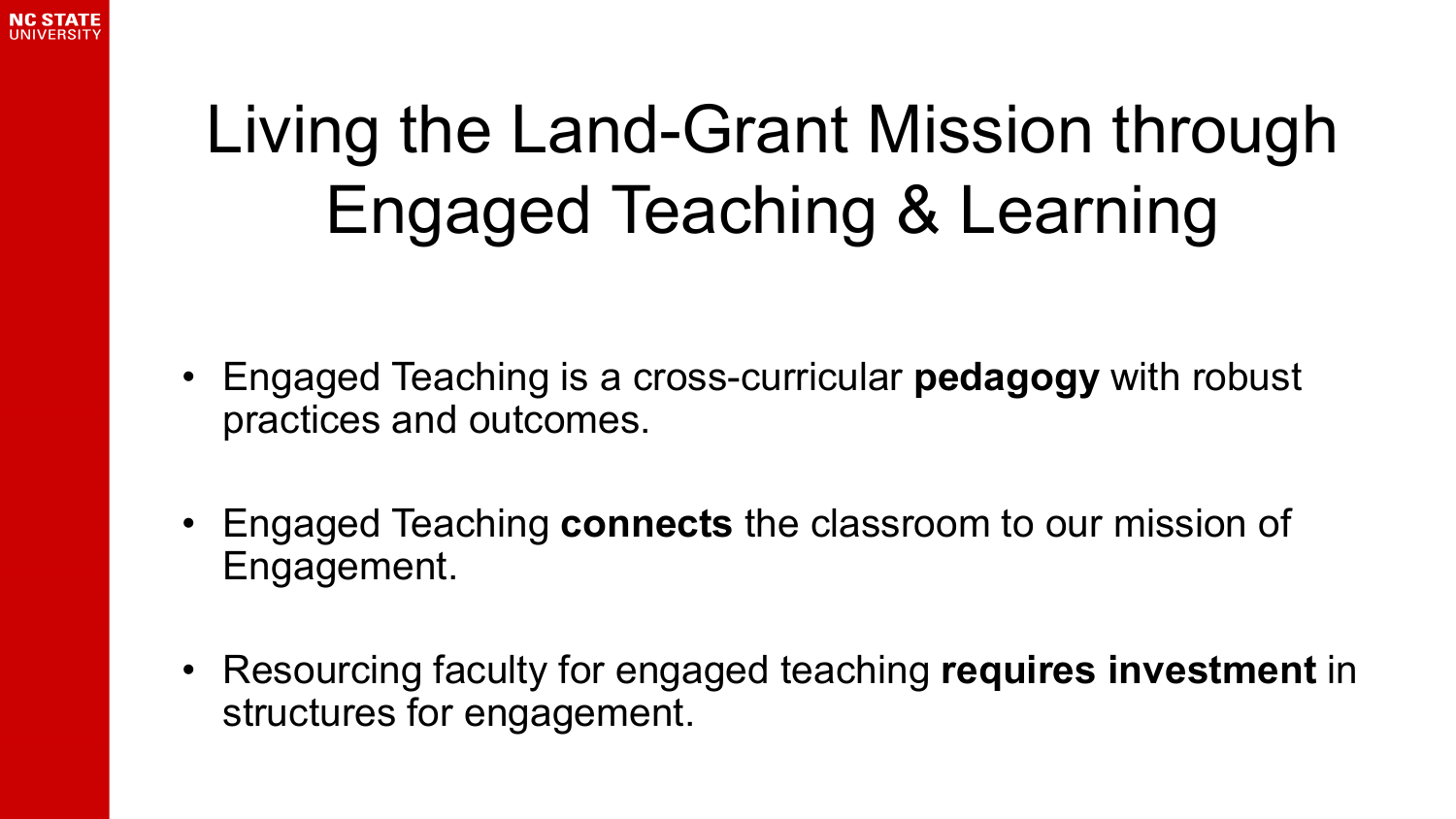

### I. Engaged Teaching is a Pedagogy

- Engaged Teaching is more than an ideal but a set of practices grounded in research.
- It is challenging, complicated and messy…. And impactful, creative, relevant and exciting.

• It has potential for good and ill. Poorly constructed and poorly delivered it can do more harm than good. Well constructed engagement has proven positive impact.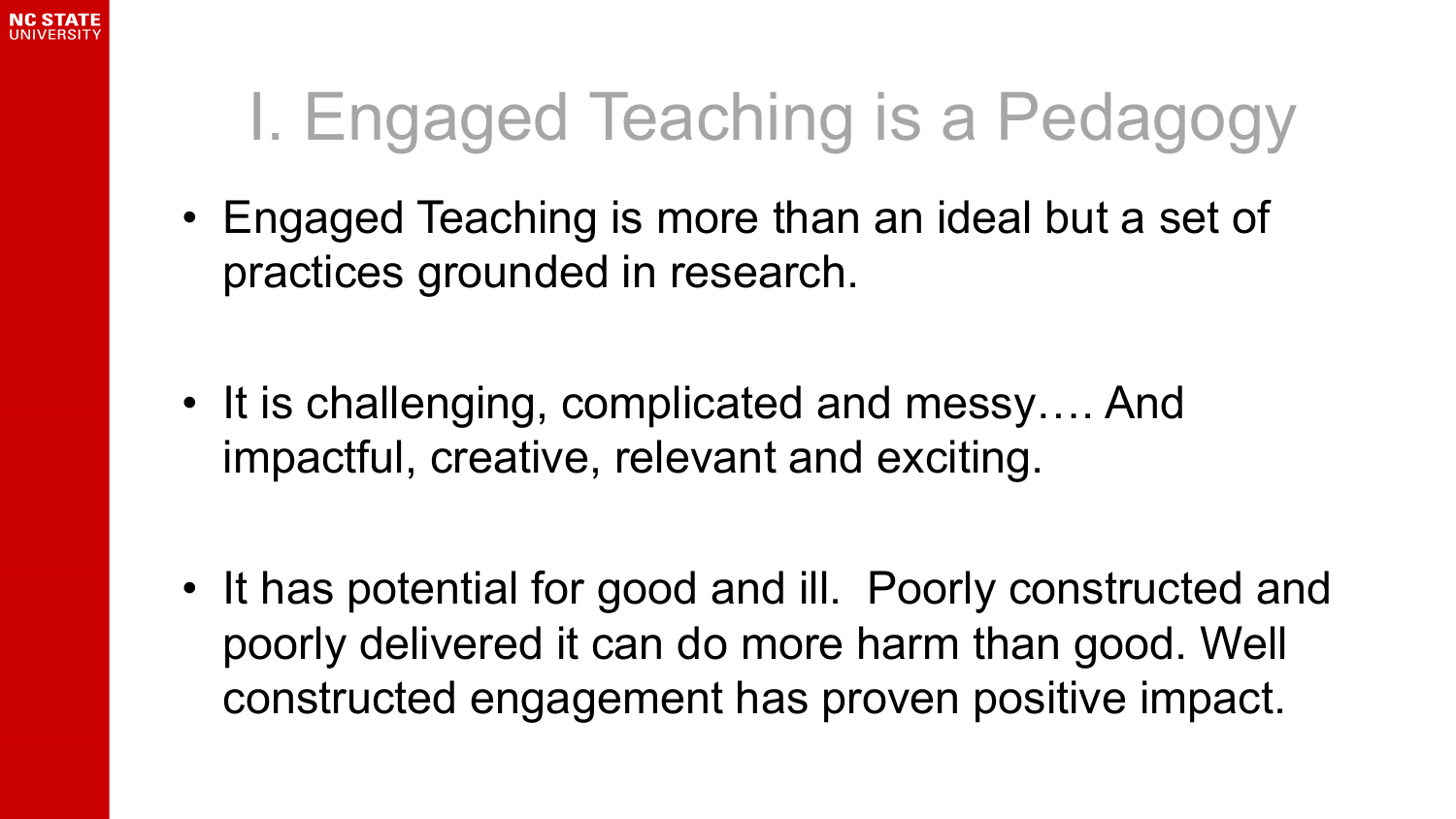

### II. Engaged Teaching Impacts Student Learning & Development

- **High Impact Practices** Contribute significantly to mediating variables impacting student "success" (AACU; Kuh 2008)
- **Specific impact of Service-Learning on Students**
	- Critical thinking and writing skills (Astin, Vogelgesand, Ikeda and Yee, 2000)
	- Understanding course content (McKenna and Rizzo, 1990; Eyler and Giles, 1999; Markus et al, 1993)
	- Enhances civic engagement & develops Sociopolitical beliefs (Astin et al, 2000; Vogelgesand and Astin, 2000)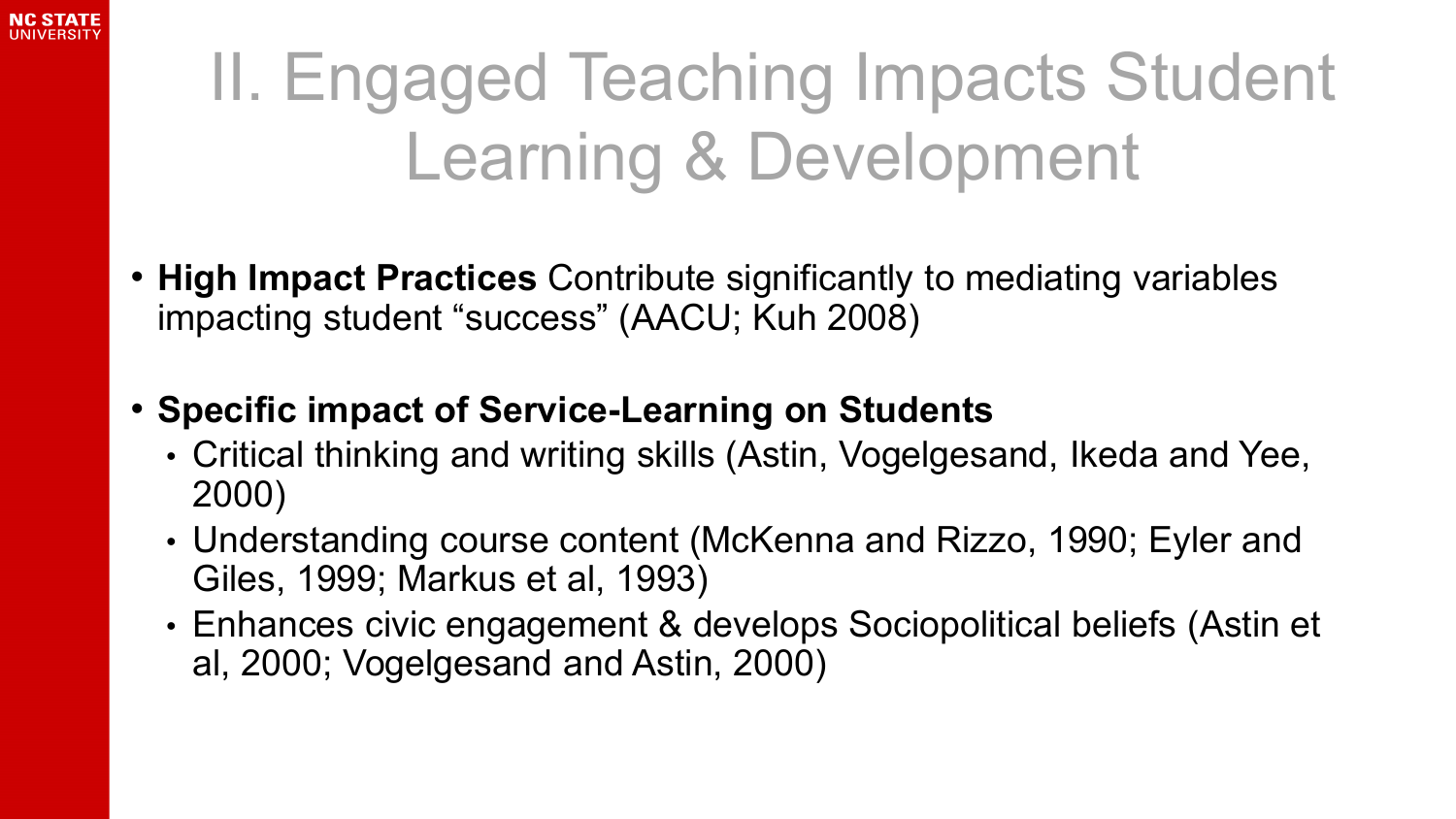

## Service-Learning

*"… a form of experiential education [engaged teaching] in which students engage in activities that address human and community needs together with structured opportunities intentionally designed to promote student learning and development."* 

(Jacoby, 2006)

#### **Foundations**:

- John Dewey and William James
- Rise of Campus Compact in mid-1980s and 1990s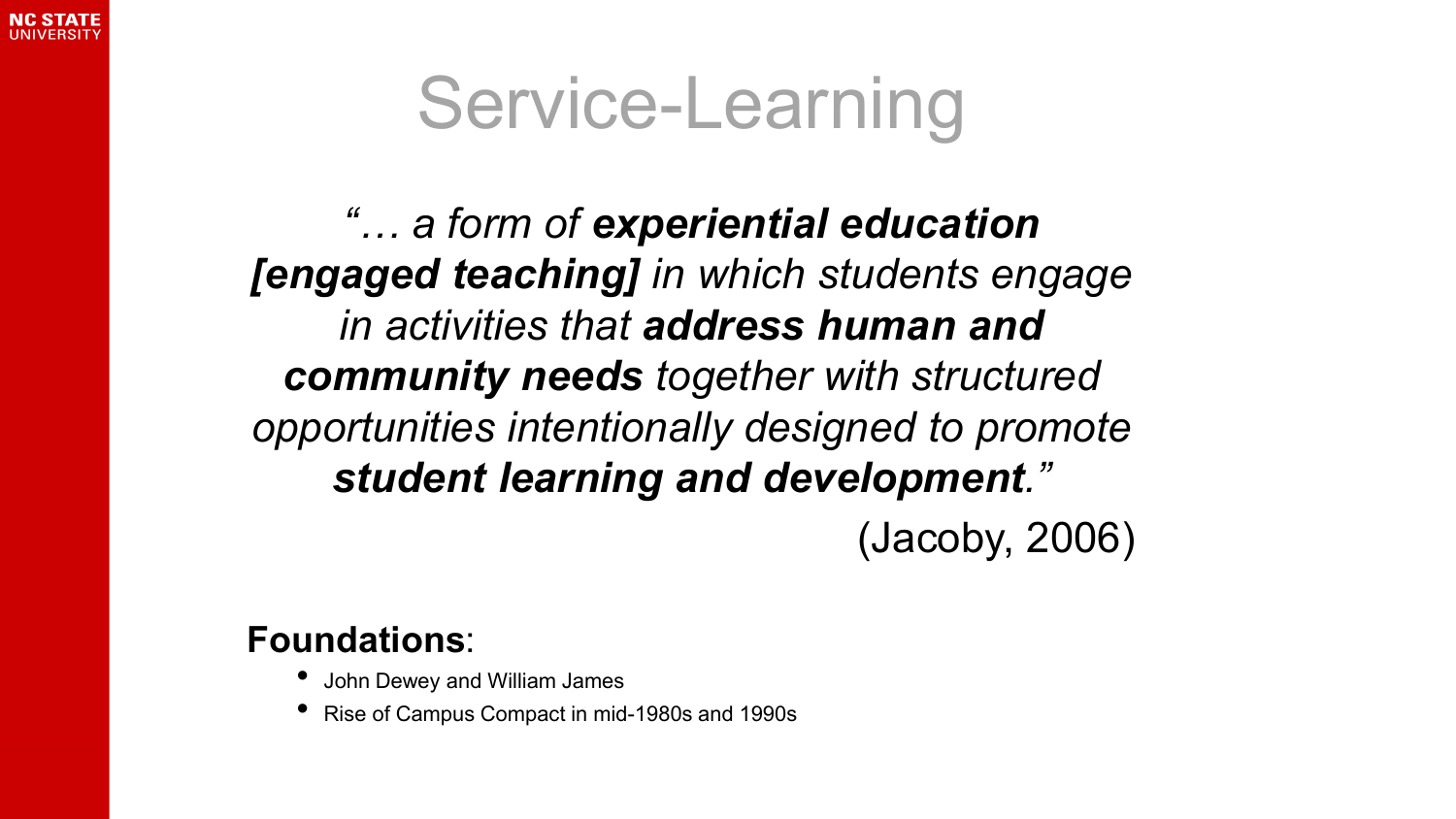

# Distinctions among service programs

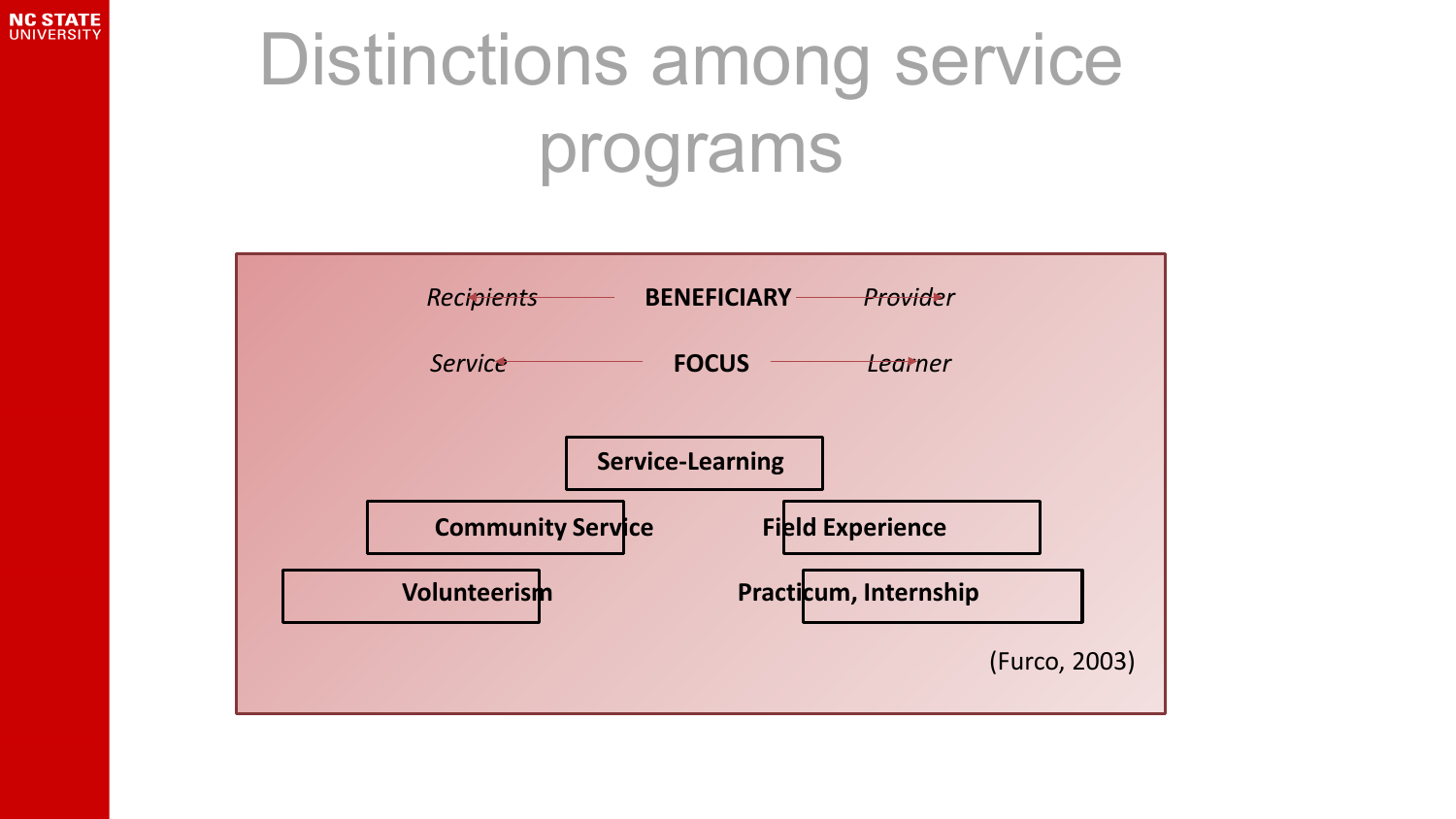

# Components of Service-Learning

- **Experiential** and reflective education
- Integration of **academic learning** and **relevant community service**
- **Reciprocal** collaboration between campus and community partners
- Enhancing **academic rigor**
- Structured time for **critical reflection**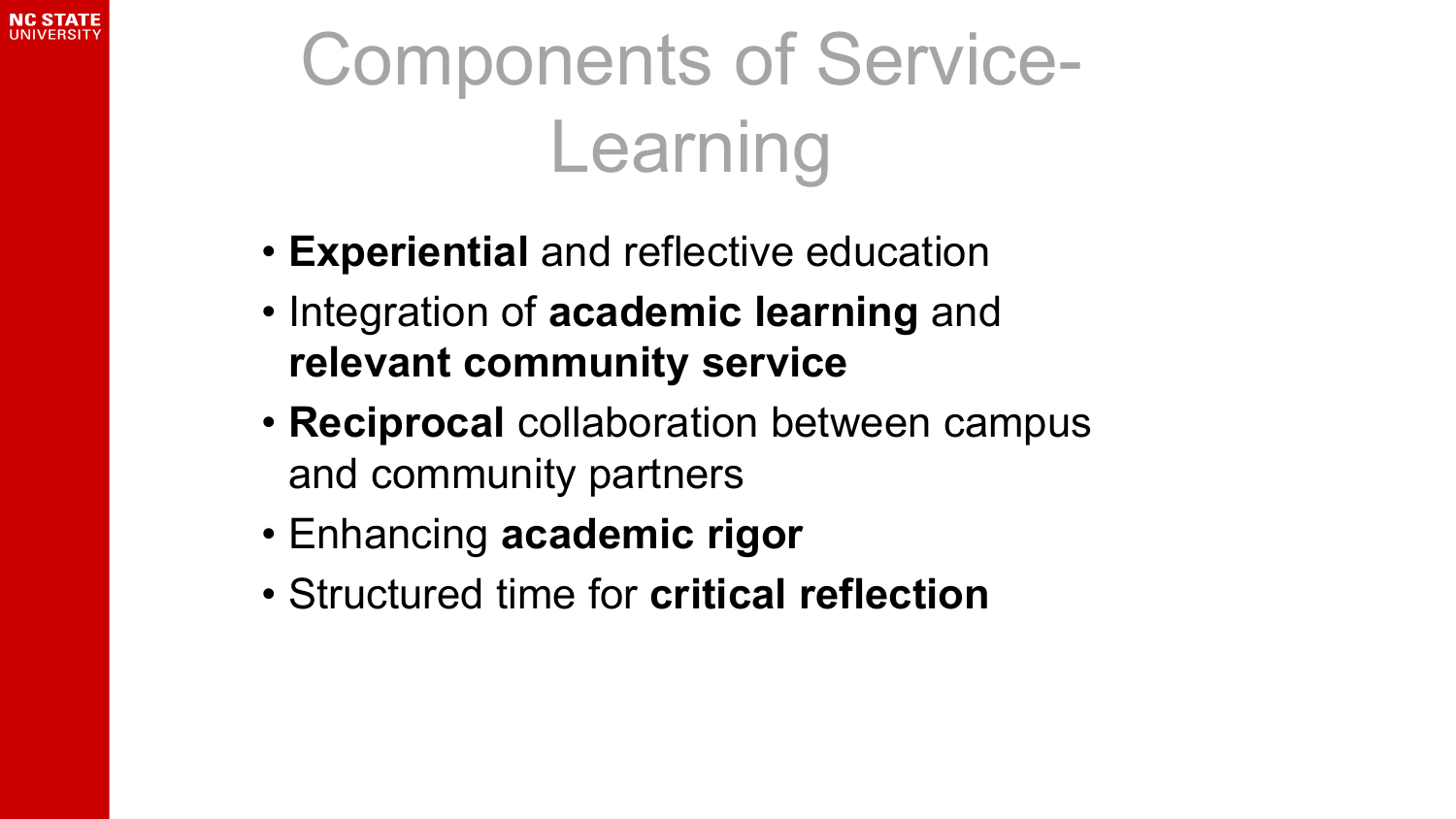

### Snapshots of Engaged Teaching Across NC State